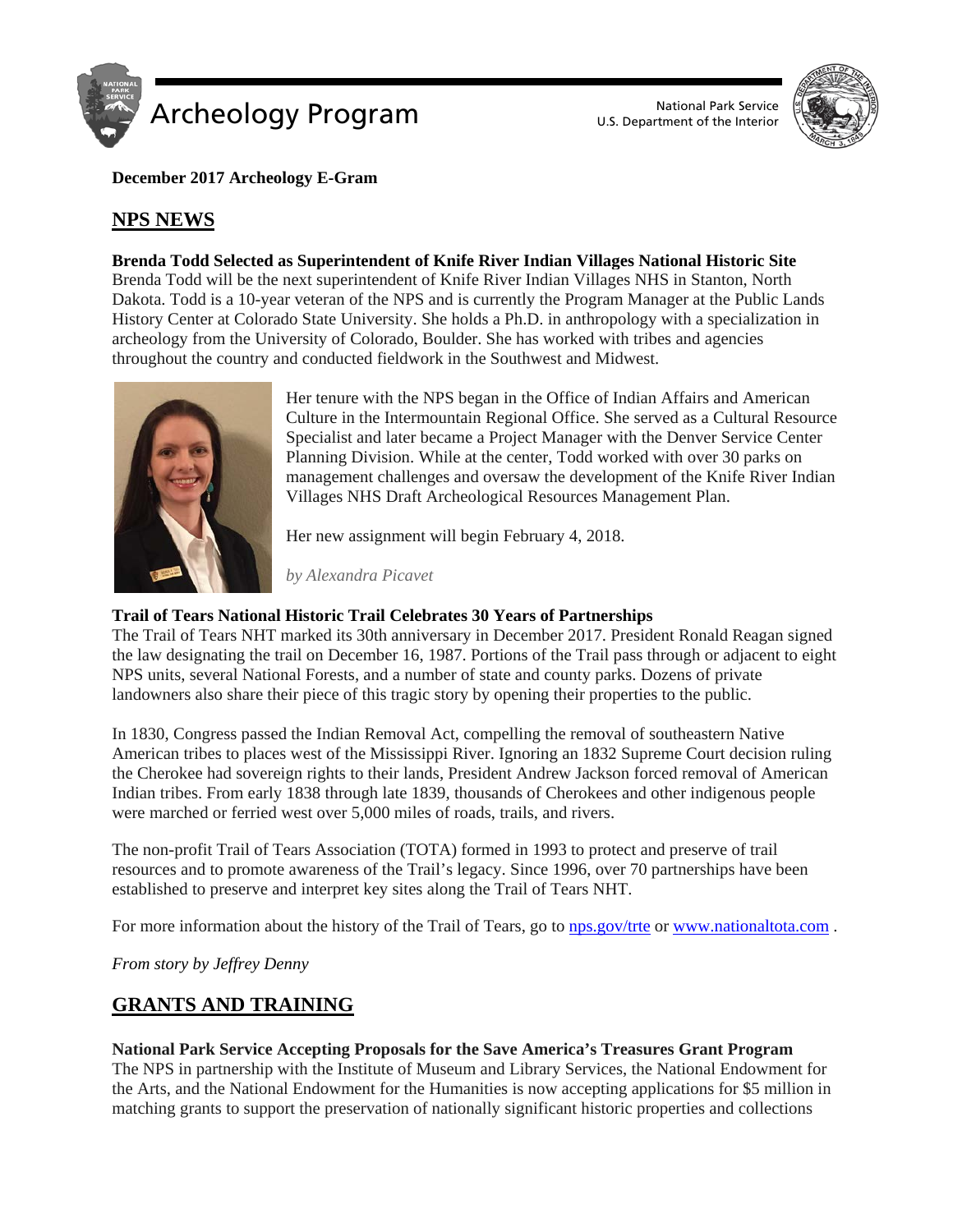through the Save America's Treasures program. The Save America's Treasures program was established by in 1998. In 2014, the American Architectural Foundation (AAF) became the official nonprofit partner of the Save America's Treasures program.

The program requires applicants to raise project funds from other sources to "match" the grant money, which is awarded after a competitive review of project proposals. Grantees must provide dollar-for-dollar match, meaning for each federal dollar put towards the project, at least one non-federal dollar must also be used. Buildings and collections which have previously received Saving America's Treasures grants are not eligible to receive a second grant for the same building or collection.

Save America's Treasures has assisted more than 300 National Historic Landmarks (NHL), 28 properties contributing to NHL historic districts, over 250 buildings individually listed in the National Register of Historic Places, over 70 properties contributing to National Register historic districts, as well as hundreds of nationally-significant collections in museums across the country.

The Save America's Treasures program is funded using revenue from Outer Continental Shelf oil releases, not tax dollars. The program began in 1999 and has leveraged over \$315 million in federal appropriations to attract \$377 million in private investment to help communities preserve nationally significant properties and collections across the country, creating more than 16,000 jobs along the way.

Eligible projects include the conservation of collections and physical preservation work to historic buildings. All projects must be nationally significant; meaning listed as National Historic Landmarks or at the national level of significance in the National Register of Historic Places, or a case made for a collection's national significance.

The deadline for applications is February 21, 2018 (11:59 p.m., EST). More information, including grant application materials, is available on the grant program website at **[https://go.nps.gov/sat](http://link.email.dynect.net/link.php?DynEngagement=true&H=WAA0HYy4enWklLGLVOCoftvRiKxkwcx7028A%2BNZlWSzSEaUD3cyAX7GV5vfHsxB7vE7yGO77gvAeJ%2FmSQ2UsXe85hE7zwtbAH2JCbMVDYQfdoQaMgUluxMgPy84F%2FShD&G=0&R=https%3A%2F%2Fgo.nps.gov%2Fsat&I=20171220150424.0000001d9304%40mail6-33-usnbn1&X=MHwxMDQ2NzU4OjVhM2E3YjgwMWMwNzhlYWZhMDJjMTUxMTs%3D&S=eGQen_rjbSYjjqw1uNtQgtJiNwMM8mQBIBlI2G-ZhLc)**

#### **National Park Service 2018 Archaeological Prospection Workshop**

The National Park Service's 2018 workshop on archaeological prospection techniques, **C***urrent Archeological Prospection Advances for Non-destructive Investigations of the Marksville Prehistoric Indian Site (16AV1), Louisiana,* will be held May 21--15, 2018, at the Marksville State Historic Site in Avoyelies Parish, Louisiana. The site is the type site for the Marksville Culture, a local variant of the Hopewell Tradition. The site contains numerous earthworks built by the indigenous prehistoric people of the southeastern North America.

This will be the twenty-eighth year of the workshop dedicated to the use of geophysical, aerial photography, and other remote sensing methods as they apply to the identification, evaluation, conservation, and protection of archaeological resources across this Nation. The workshop will present lectures on the theory of operation, methodology, processing, and interpretation with on-hands use of the equipment in the field.

Lodging will be at the Paragon Casino Resort in Marksville, Louisiana. The lectures will be at a meeting room in the Paragon Casino Resort. The field exercises will take place at the Marksville Prehistoric Indian Site at the Marksville Sate Historic Site.

Co-sponsors for the workshop include the NPS Midwest Archeological Center and the National Center for Preservation Technology and Training, as well as the Marksville State Historic Site and the Office of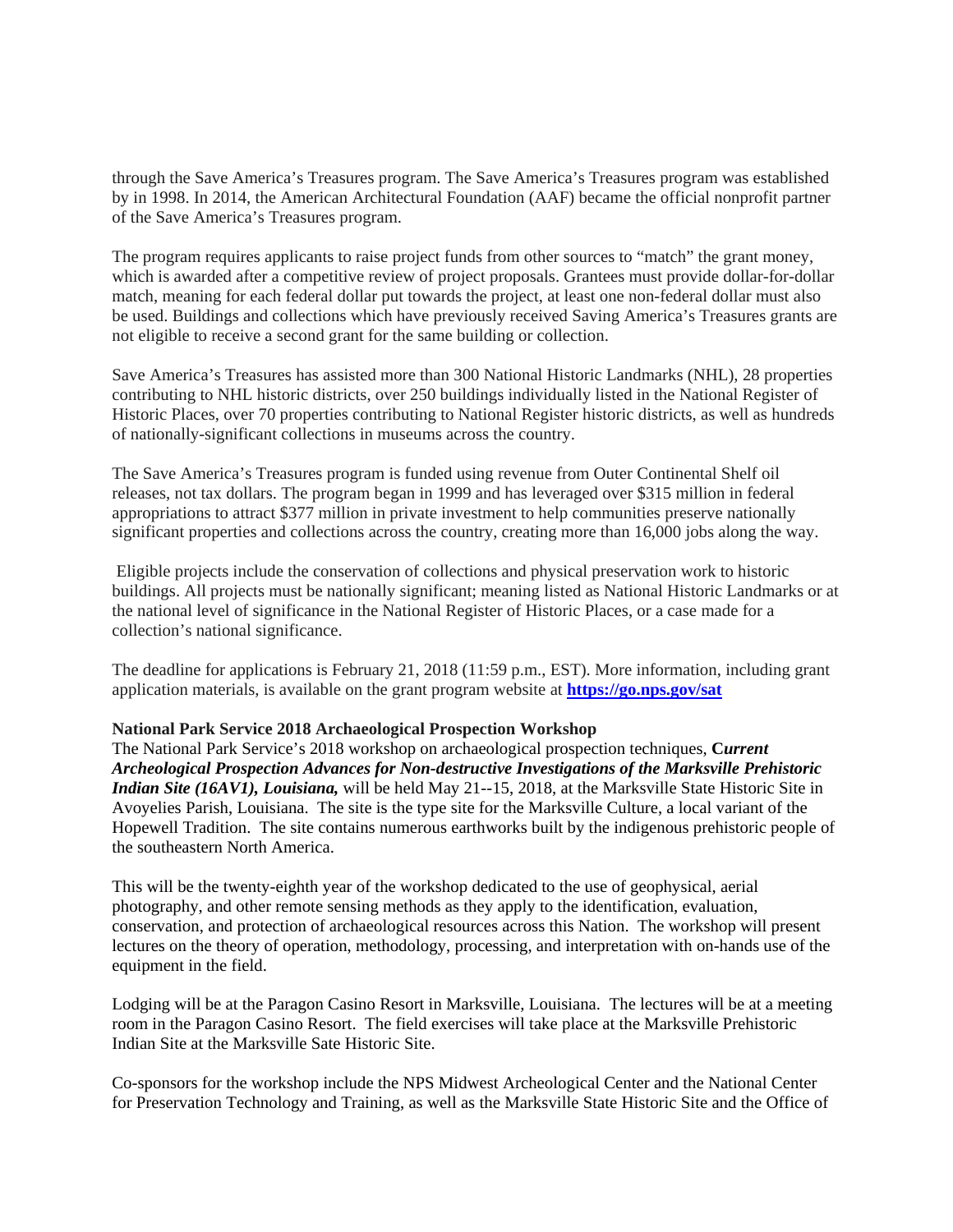Cultural Development, Division of Archaeology of the Louisiana State Historic Preservation Office. There is a registration charge of \$475.00.

Application forms are available on the Midwest Archeological Center's web page at [<http://www.nps.gov/mwac/>](http://www.nps.gov/mwac/). Payment will be made by credit card through the Friends of NCPTT at [<https://www.ncptt.nps.gov/training-conference-events/>](https://www.ncptt.nps.gov/training-conference-events/).

For further information, please contact Steven L. DeVore, Archeologist, NPS, Midwest Archeological Center, Federal Building, Room 474, 100 Centennial Mall North, Lincoln, Nebraska 68508-3873: tel: (402) 437-5392, ext. 141; fax: (402) 437-5098; email: [<steve\\_de\\_vore@nps.gov>](mailto:steve_de_vore@nps.gov).

#### **National Park Service Park NAGPRA Program Offers Recorded Webinars**

During FY 2017 the NPS Park NAGPRA program conducted the following webinars as part of the 2017 Park NAGPRA Training Series:

- *Disposition of Unclaimed Cultural Items* April 26, 2017
- *Plans of Action & Comprehensive Agreements* May 24, 2017
- *Inadvertent Discoveries/Intentional Excavations* June 28, 2017
- *NAGPRA in the Parks*
	- oDay One Overview, Basics, Definitions, Collections Aug 7, 2017
	- oDay Two Collections, Intentional Excavations/ Inadvertent Discoveries (Section 3) Aug 8, 2017
	- oDay Three Section 3, Consultation, Claims, Transfer of Control/Custody, Reburial Aug 9, 2017

The first three webinars -- *Disposition of Unclaimed Cultural Items*, *Plans of Action & Comprehensive Agreements*, and *Inadvertent Discoveries/Intentional Excavations* -- are now available for viewing in the Training Opportunities section of the NAGPRA page of Inside NPS. The three *NAGPRA in the Parks* videos will be uploaded as soon as captioning is completed.

Also available is *The "WHY" of NAGPRA*, a presentation by Dr. Joe Watkins which took place during the August 2015 *NAGPRA in the Parks* webinar.

#### **SLIGHTLY OFF TOPIC: Archeologist Challenging Idea that Prehistoric People in the Southwest Relied on Corn**

University of Cincinnati archeology professor Alan Sullivan is challenging the idea that prehistoric villagers planted corn to survive the dry and hostile conditions of the American Southwest. He argues instead that people routinely burned the understory of forests to grow wild crops 1,000 years ago. "There has been this orthodoxy about the importance of corn," said Sullivan. "It's been widely considered that prehistoric peoples of Arizona between A.D. 900 to 1200 were dependent on it. But if corn is lurking out there in the Grand Canyon, it's hiding successfully because we've looked and haven't found it."

Sullivan has spent more than two decades leading archeological field research to Grand Canyon NP and Kaibab NF, and published papers outlining the scarce evidence of corn agriculture at more than 2,000 sites. The Upper Basin, where Sullivan and his students work, is home to mature forests of juniper and pinyon trees. On these high-elevation plateaus, Sullivan and his students have unearthed ceramic jugs adorned with corrugated patterns and other evidence of prehistoric life. Sullivan is particularly interested in the cultural and social practices of growing, sharing and eating particular types of food.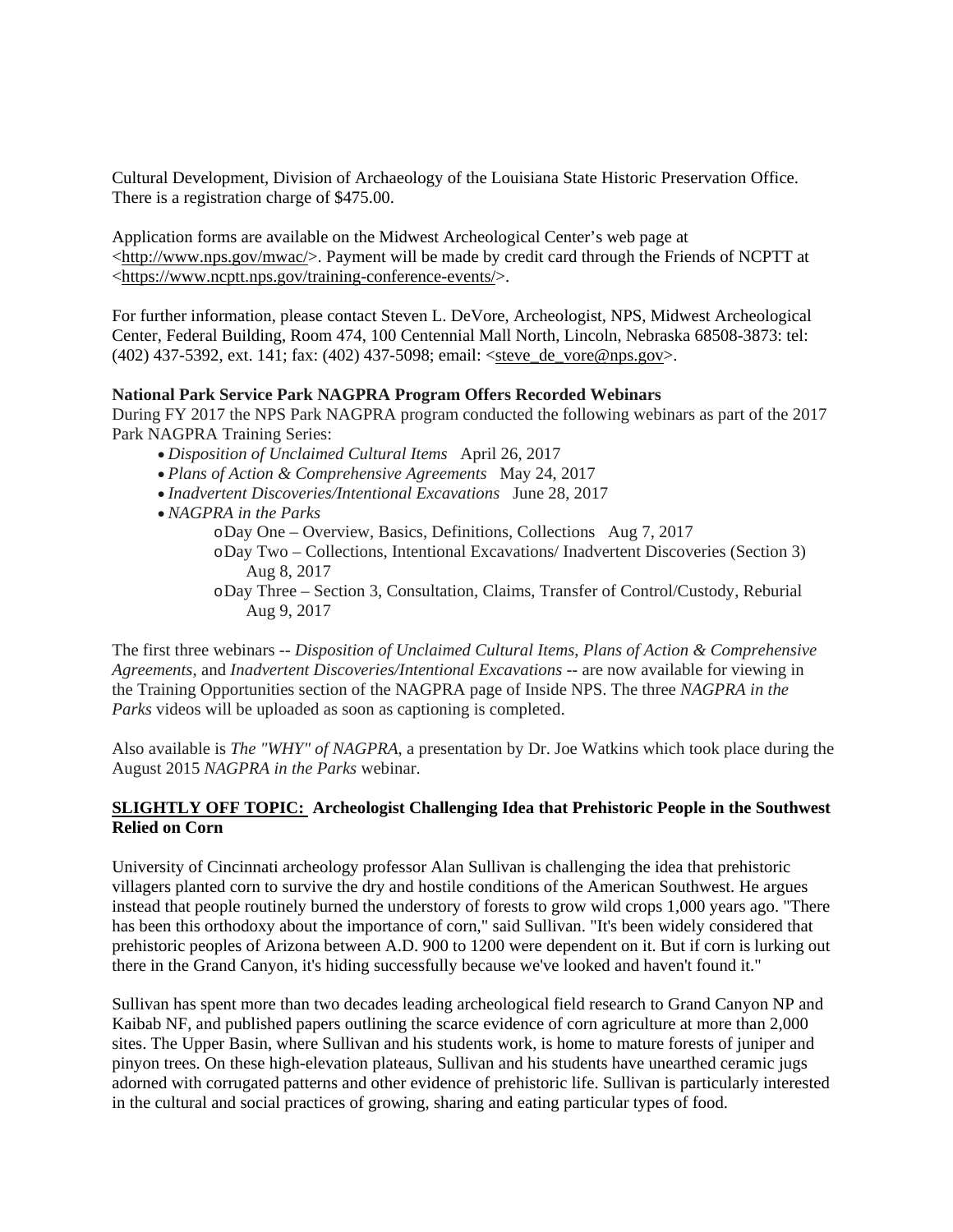"What would constitute evidence of a corn-based foodway?" he asks. Like a detective, Sullivan has pieced together clues from scientific analysis to make an argument that people used fire to promote the growth of edible plants such as amaranth and chenopodium, wild relatives of quinoa. These plants are "ruderals," the first to grow in a forest disturbed by fire or clear-cutting.

Lab analysis identified ancient pollen from dirt inside clay pots that were used 1,000 years ago. "They've identified 6,000 or 7,000 pollen grains and only six [grains] were corn. Everything else is dominated by these ruderals," Sullivan said. And, the corn itself looked nothing like hearty ears of sweet corn people. The ears were puny, about one-third the size of a typical cob, with tiny, hard kernels.

So if prehistoric people were not growing corn, what were they eating? Sullivan found clues around sites that people set fires big enough to burn away the understory of grasses and weeds but small enough not to harm the pinyon and juniper trees, important sources of calorie-rich nuts and berries. Evidence for this theory was found in ancient trees. Raging wildfires leave burn scars in growth rings of surviving trees. In the absence of frequent small fires, forests would accumulate vast amounts of underbrush and fallen timber to create conditions ripe for an inferno sparked by a lightning strike. But examinations of ancient juniper and ponderosa pine trees found no burn scars, suggesting big fires are a relatively new phenomenon in Arizona.

This year, Sullivan found contemporary evidence supporting his theory that prehistoric people generated a spring bounty by setting fires. Sullivan returned to the Grand Canyon last spring to examine forest destroyed by the Scott Fire, a massive 2016 fire that laid waste to 2,660 acres of pines, junipers and sagebrush. Despite the intensity of the forest fire, Sullivan found edible plants growing thick everywhere underfoot just months later.

"This burned area was covered in ruderals. Just covered," he said. "That to us was confirmation of our theory. Our argument is there's this dormant seed bed that is activated by any kind of fire." NPS archeologists have found evidence that corn grew below the rim of the Grand Canyon, said Ellen Brennan, NPS cultural resource program manager for the park.

"It appears that the ancient people of the Grand Canyon never pursued corn agriculture to the extent that other ancestral Puebloan peoples did in other parts of the Southwest," Brennan said. "In the Grand Canyon, it appears that there continued to be persistent use of native plants as a primary food source rather than corn."

The first assumptions about what daily life was like in the Southwest 1,000 years ago came from ethnographic observations of Native Americans such as the Hopi, said Neil Weintraub, archeologist for Kaibab NF. He worked alongside Sullivan at some of the sites in the Upper Basin. "Corn is still a big part of the Hopi culture. A lot of dances they do are about water and the fertility of corn," he said. "The Hopi are seen as the descending groups of Puebloan." While Native peoples elsewhere in the Southwest no doubt relied on corn, Weintraub said, Sullivan's work has convinced him that residents of the Upper Basin relied on wild food—and used fire to cultivate it.

Weintraub recently studied the forest burned in the Scott Fire. The exposed ground was thick with new undergrowth, particularly a wild relative of quinoa called goosefoot, he said. "Goosefoot has a minty smell to it, especially in the fall. We actually started chewing on it. It was pretty pleasant,"